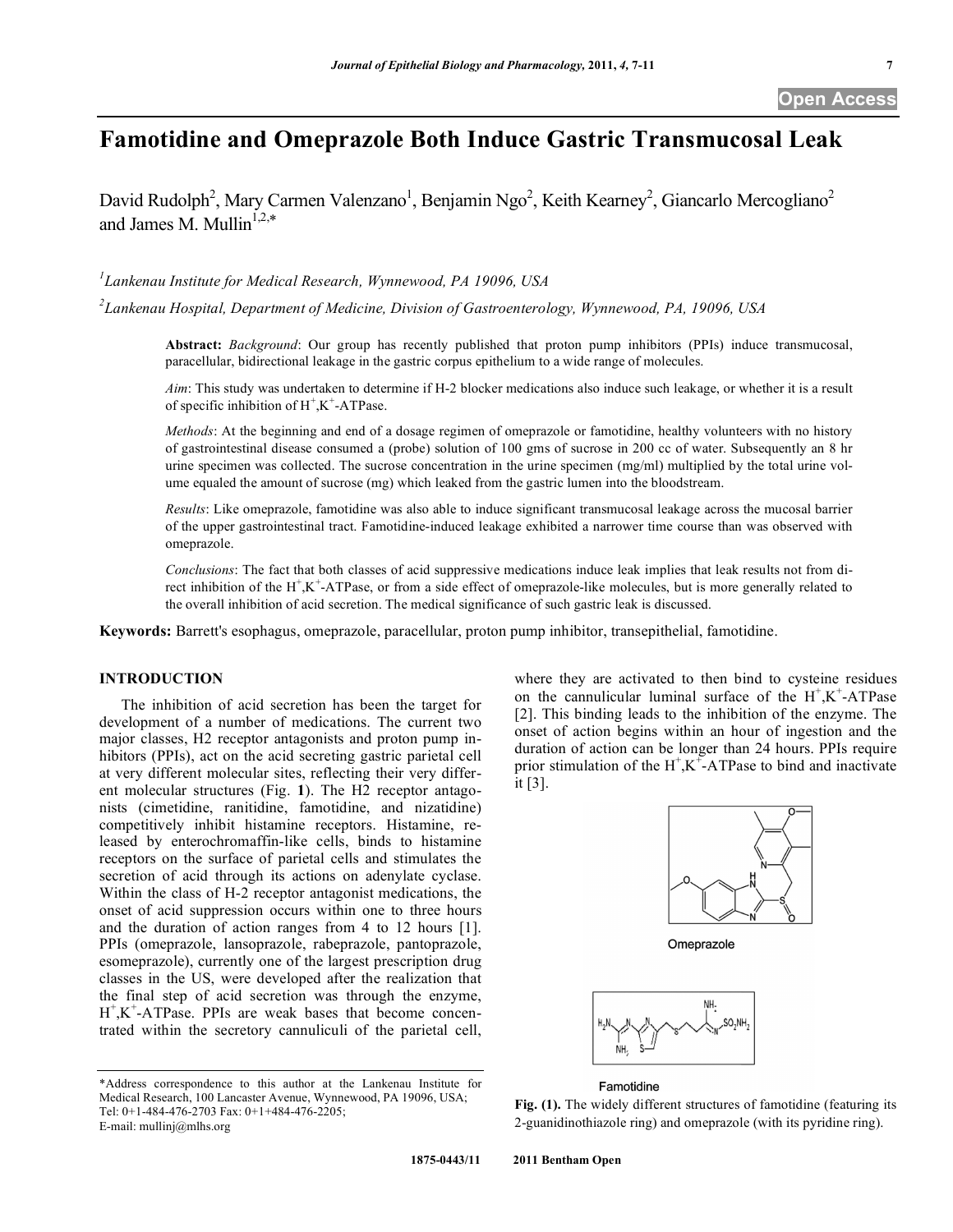#### **8** *Journal of Epithelial Biology and Pharmacology, 2011, Volume 4* **Rudolph et al.** *Rudolph et al.**Rudolph et al.* **<b>Rudolph et al.** *Rudolph et al.*

 Recent work from our group has shown in patient-based studies that esomeprazole (40 mg/day) causes a transmucosal leak in the lining of the upper gastrointestinal tract in patients presenting for the first time with evidence of reflux disease [4]. The leak was observed to set in quickly after initiation of esomeprazole therapy (3–5 days) and reverse equally quickly after cessation of medication. Subsequent animal model studies, also by our group, showed the following properties of this leak: 1) it is bidirectional; 2) it allows molecules as large as 4,000 daltons to permeate, but not molecules 10,000 daltons or larger; 3) it manifests a similar dose dependence to that for inhibition of acid secretion; 4) it occurs near instantaneously if the proton pump inhibitor (PPI) concentration is sufficiently high; 5) it is a general property of PPIs and not specific to only one individual PPI; 6) it requires a luminal fluid pH below 5.0 [5]. These results confirm and extend the earlier findings of Hopkins *et al*. (2002) [6] using rat gastric corpus, the first indication that omeprazole was inducing gastric transepithelial leak.

#### **MATERIALS AND METHODOLOGY**

#### **Sucrose Permeability Testing (SPT)**

 Sucrose is a disaccharide and therefore lacks a membrane transport-mediated pathway across an epithelial cell. Its only significant route across an epithelial mucosal layer is paracellular, i.e. a frank, macroscopic break in the epithelial lining (e.g. laceration or ulceration) or a molecular-level leak through the gasket-like, tight junctional barrier surrounding each epithelial cell [7]. Once in the bloodstream sucrose cannot be reabsorbed by the kidney for the above reason, and quantitatively arrives in the final urine.

 In their homes all patients and healthy controls consumed a chilled solution of 100 g of sucrose in 200 cc of water containing 5 g of a citric acid-based flavoring agent at bedtime. After drinking the sucrose solution, an 8 hr (overnight) urine sample was collected in a container with 5 ml of 10% thymol in isopropanol as antimicrobial preservative. Total urine volume and specific gravity were measured and recorded. The concentration of sucrose in the urine sample was then measured by an enzymatic/spectrophotometric assay after prior desalting of the urine sample by anion and cation exchange resins [8]. Total amount of sucrose in the urine in mg was determined by multiplying the urine volume in ml by the sucrose concentration in mg/ml. This amount of sucrose equates to the number of mg of sucrose which leaked from the upper GI lumen. Note that since sucrose is enzymatically destroyed by the surface hydrolases in the duodenal lumen (conversion to the monosacharides, glucose and fructose) its leak into the bloodstream must be proximal to this point.

#### **Test Subject Selection**

 Test subjects were recruited from clinical and research staff at the performance site. Exclusions from the study were as follows: 1) PPI, H-2 blocker or antacid use in the past 30 days; 2) pregnancy or nursing; 3) liver or kidney disease 4) prior or current gastrointestinal disease other than transient gastroenteritis; 5) prior gastrointestinal surgery other than appendectomy or hemorrhoidectomy; 6) diabetes; 7) unable to provide written, informed consent. Demographic characteristics of test subjects used in these studies are reported in Table **1**. Studies were reviewed and approved by the Lankenau Hospital Institutional Review Board. All test subjects signed an informed consent form kept on file in study offices. Test subjects involved in the omeprazole vs famotidine study were randomly placed in either drug group by the sealed envelope method.

|                                | <b>Famotidine Group</b> | <b>Omeprazole Group</b> |
|--------------------------------|-------------------------|-------------------------|
| Number:                        | 10                      | 10                      |
| Age Range:                     | $36 + 4$ (SEM)          | $30 + 3$ (SEM)          |
| Gender Distribution:           | $50\% \text{ F}$        | $10\%$ F                |
| <b>Ethnicity Distribution:</b> | 20% asian/80% white     | $40\%$ asian/60% white  |

#### **Table 1. Demographics of Test Subject Population Used in the Famotidine/Omeprazole Study**

#### **Statistics**

 The sucrose permeability data of the different study populations were compared by paired, Student's t tests. Statistical significance was regarded as a P value less than 0.05. Data are reported as mean  $+$  standard error of the mean.

#### **Materials**

 The sucrose solutions used to measure permeability were a generous gift of Perk Scientific, Inc. (Yeadon, PA). Enzymatic reagents for determination of urine glucose and sucrose concentrations (invertase, hexokinase, and glucose-6 phosphate dehydrogenase) as well as cofactors (ATP and NADP) were products of Sigma Aldrich Chemical Co.

# **RESULTS**

 Given that H-2 receptor antagonists and PPIs both inhibit gastric acid secretion, but do so through very different mechanisms, our group asked whether the induction of gastric leak was peculiar to PPIs or may be a more general side effect of inhibiting acid secretion. Toward this end we compared the effect of 40 mg/day famotidine vs 20 mg/day omeprazole on induction of leak. As previously described, we evaluated gastric leak by the diffusion of (orally consumed) sucrose into the bloodstream and then into the urine [4].

 After 5 days of morning doses of famotidine or omeprazole (20 healthy test subjects were randomly assigned [sealed envelope method] to either group), a night time sucrose permeability test on the  $5<sup>th</sup>$  day showed that omeprazole increased passive leak by 500% (relative to the pre-drug baseline sucrose leak), a highly significant increase (P < 0.01; paired Student's t test,  $n = 10$ ), and consistent with our prior results [4]. The famotidine group  $(n = 10)$  however showed only a 2-fold increase which was not statistically significant (Fig. **2**). The relatively high variance in the famotidine group specifically, and the 100% increase in passive leak, led us to speculate however whether famotidineinduced leak may have a narrower time-dependence than the leak produced by PPIs.

 We next requested that a second group of healthy controls (a subgroup of the first study group) repeat the above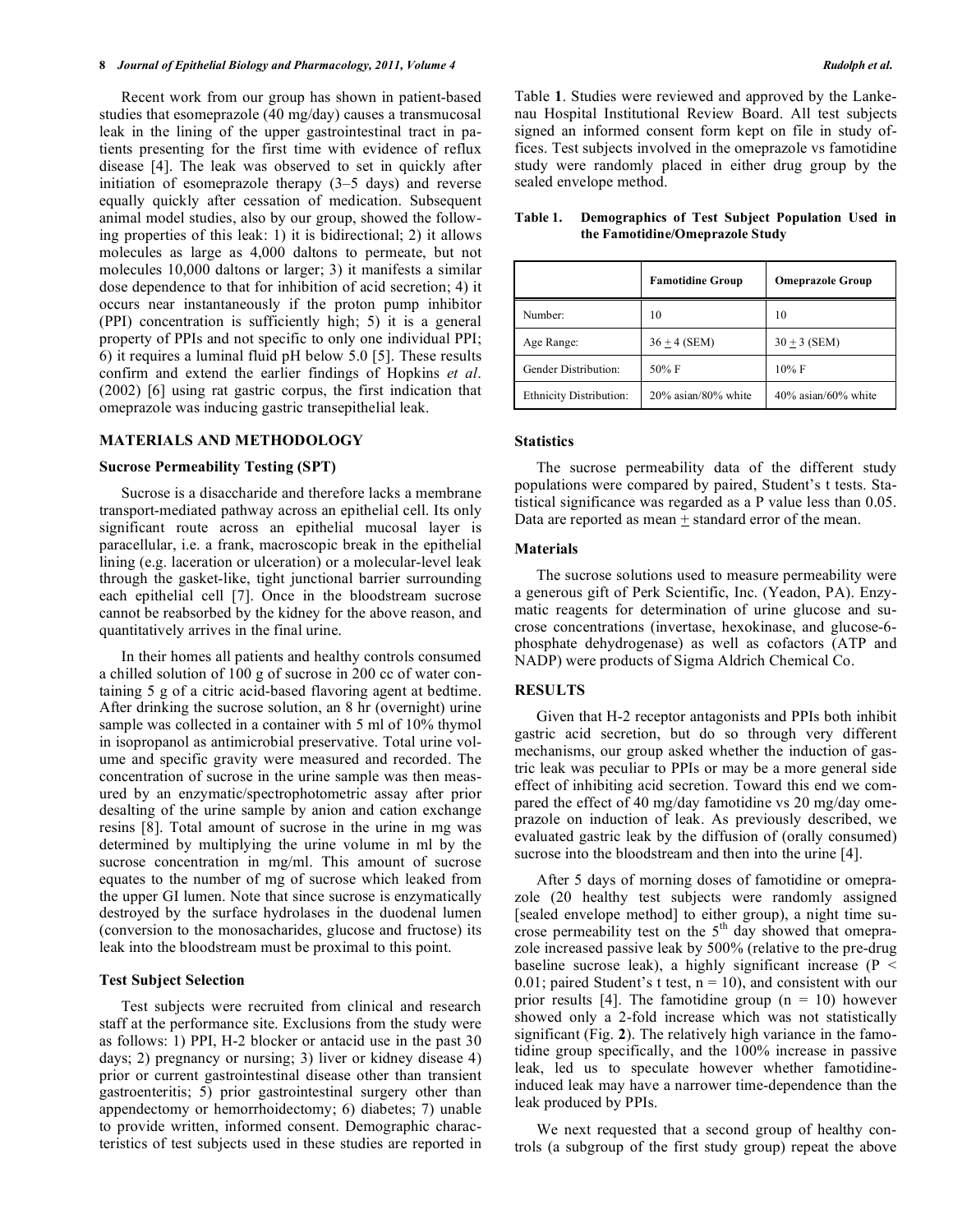

**Fig. (2). The increase in gastric leak occurring after 5 days of (morning) doses of omeprazole vs famotidine.** Test subjects were given 40 mg of omeprazole or 20 mg of famotidine daily for 5 days as morning doses. Sucrose permeability tests were performed before the medication regimen and immediately after the regimen. Data shown represent the mean  $+$  SEM for  $n = 10$  (different) test subjects. For the omeprazole study,  $P = 0.002$  (paired Student's t test). For the famotidine study, the greater-than-100% increase was not quite significant  $(P = 0.28)$ .

famotidine study with the single difference of taking the famotidine medication between 5 and 6 PM in the evening, rather than a morning dose. This leads to the day 5 famotidine dose being taken only 5-6 hrs prior to the sucrose permeability test rather than the 14-18 hrs that would occur with a morning famotidine dosing regimen. As shown in Fig. (**3**), this change in dosing schedule increased observed leak to near 3-fold greater than baseline level, a change that was now statistically significant ( $P = 0.03$ , paired Student's t test,  $n = 5$ ). This apparent narrower window for famotidineinduced gastric leak (as opposed to PPI-induced gastric leak) parallels the above-mentioned temporally narrower window

for H-2 receptor antagonist acid suppression compared to PPI-acid suppression.

 In a final study, we addressed the time frame of induction of gastric leak, in terms of the appearance of leak from the time a patient begins to take medication. Again a subgroup of the group used in the first study, was used here. We previously reported that PPI-induced leak begins as early as 3-5 days after beginning PPI medication [4]. Table **2** reveals that a similar time frame exists for famotidine. In this study, leak increased significantly above baseline levels as early as day 3, paralleling the result reported earlier with PPIs.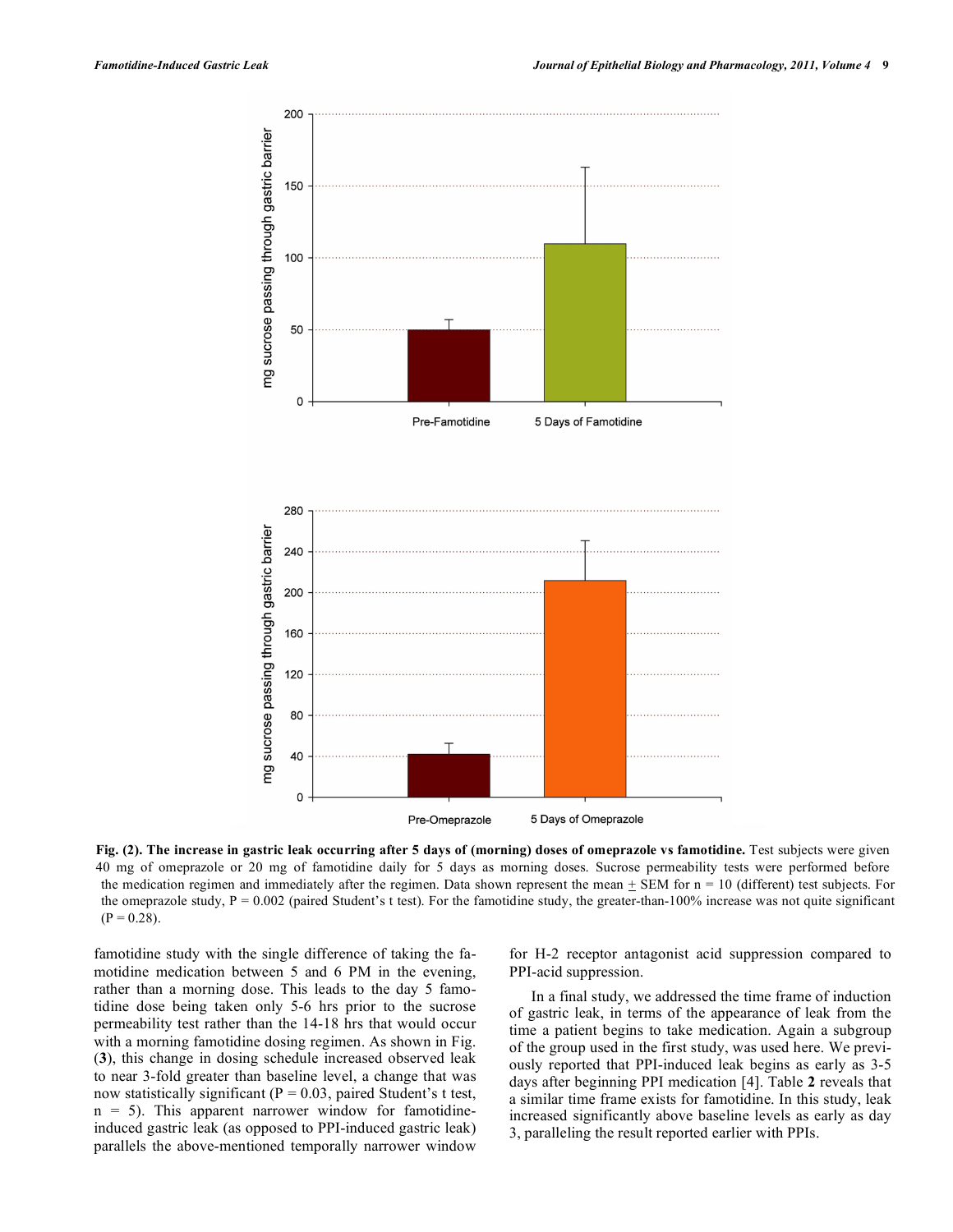

**Fig. (3). The increase in gastric leak occurring after 5 days of morning vs evening doses of 20 mg famotidine.** Data represent the mean  $\pm$  SEM for n = 5 test subjects. P = 0.03 (paired Student's t test) for the evening dosing schedule vs. P > 0.05 (Not Significant) for the morning dosing schedule (Fig. **2**).

**Table 2. The Increase in Gastric Leak after 3, 5 and 7 Days of Famotidine Exposure** 

| Condition            | Sucrose Leak (mg) | <b>Number of Test Subjects</b> |
|----------------------|-------------------|--------------------------------|
| Pre-Famotidine       | $42.4 + 7.5$      | 15                             |
| 3 Days of Famotidine | $106.3 + 30.7*$   | 05                             |
| 5 Days of Famotidine | $211.8 + 39.0*$   | 10                             |
| 7 Days of Famotidine | $88.8 + 33.1$ **  | 05                             |

Data represents the mean  $\pm$  SEM of test subjects who performed up to a 7 day course of 20 mg famotidine with periodic sucrose permeability tests. The number in parentheses indicates the number of test subjects performing the specific study time point. (\* indicates P < 0.01; \*\* indicates P < 0.05 [Student's t test] relative to the prefamotidine sucrose leak level. The 3, 5 and 7 day levels of leak were not significantly different from each other  $(P > 0.05)$ .

# **DISCUSSION AND CONCLUSION**

 Our group is currently exploring the properties of this induced gastric leak in terms of the types of molecules that can and cannot permeate through it. As described above, one of its already-reported properties is that only molecules smaller than 4000 daltons can pass [5]. This statement however does not take into account the complexities of the molecule's charge, shape and hydrophobicity, all of which can prevent its permeation even though it may be sufficiently small in overall mass. It is specifically the types of molecules able to permeate that will determine the medical relevance of the leak. If, e.g. luminal antigens are able to permeate, that creates one type of biomedical repercussion by generating conditions for an inflammatory cascade in that tissue. If, e.g. certain oral medications with narrow therapeutic windows are able to pass across the GI barrier, that generates important implications for the pharmacokinetics of medications taken orally while on PPI-therapy. A recent clinical report of PPI-digoxin drug interaction suggests that the concern here may need to extend beyond merely the well known liver cytochrome inhibition by certain PPIs [9]. Prior work from our group has in fact shown that digoxin can permeate through this gastric leak pathway (although the similar size drug, phenytoin, cannot permeate) [10]. Lastly, if newgeneration 'biological' drugs (peptides, oligonucleotides) are able to diffuse through the PPI-induced leak, this creates a drug delivery 'opportunity' that might permit oral forms of medications that must normally be injected or i.v. infused. We recently reported that the 8-mer peptide, bradykinin, is able to diffuse intact across the gastric corpus mucosa in the presence of PPI drugs [11].

 The finding that omeprazole and famotidine both induce gastric leakage yet have quite different molecular targets, suggests that it is the inhibition of acid secretion (that which PPIs and H-2 receptor blockers share in common) that is mediating the induction of a paracellular leak. In this regard the recent report that extracellular pH buffering can induce changes in epithelial tight junctions is noteworthy [12]. It is thus possible that dramatically altering the pH of the unstirred layer at the apical surface of the gastric epithelia by inhibiting their secretion of acid, may induce a change in gastric epithelial tight junctions that increases paracellular leak.

 Since H-2 blockers act on the extracellular surface of the histamine receptor (basal-lateral cell membrane) whereas PPIs act on an intracellular site of the H,K-ATPase (canalicular and apical cell membrane), they share in common only the final effect – inhibition of acid secretion with consequent elevation of luminal pH. Realization that it is the luminal pH elevation-effect of PPIs and H-2 blockers that somehow is involved in paracellular leak induction is a remarkably useful clue to mechanism of action. It signifies that PPIs are not inducing the leak by a side effect on molecular targets separate from the acid-secretion pathway, since PPIs